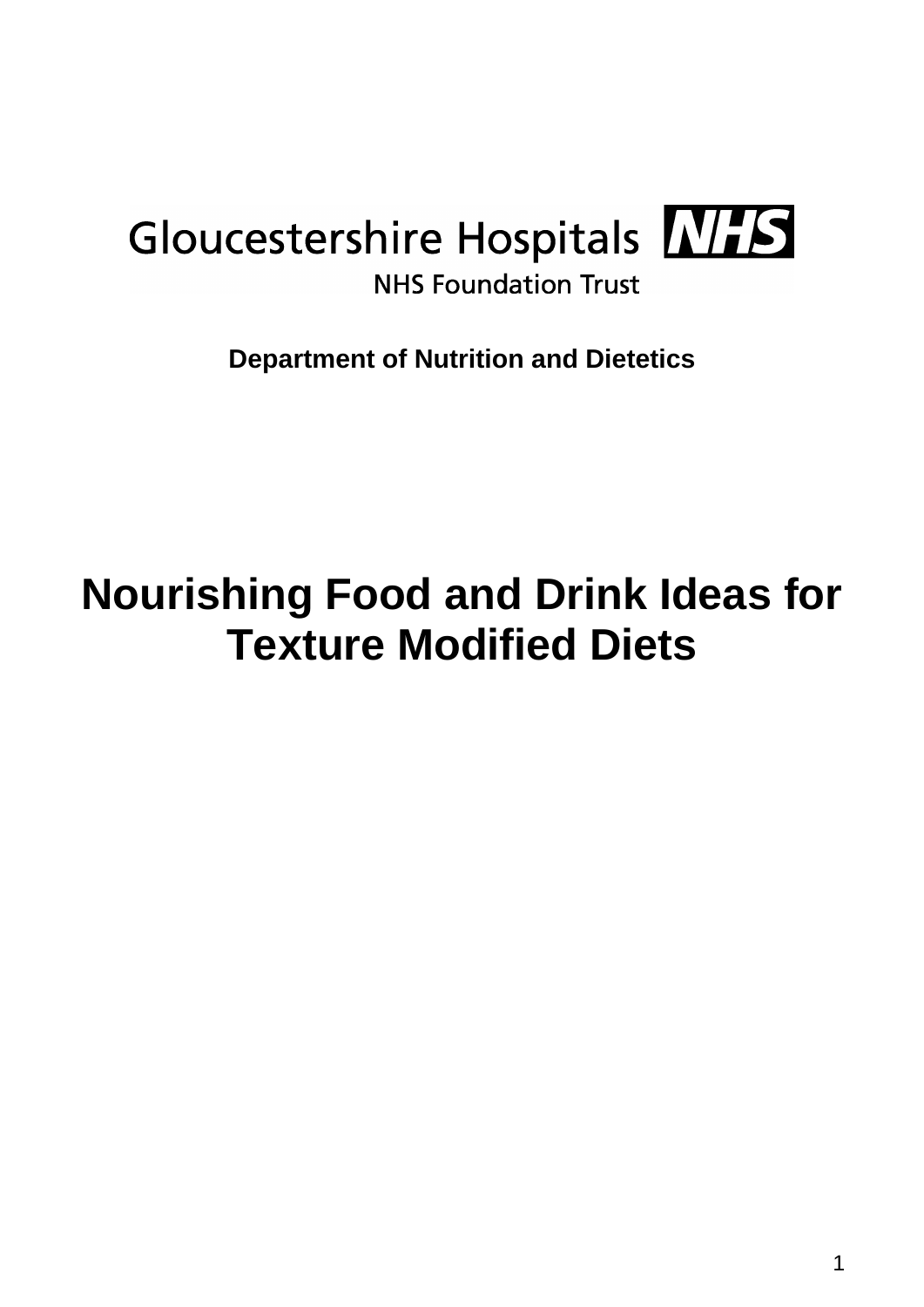## **Introduction**

This leaflet is designed to help you get the right amount of energy and nutrients whilst on a modified texture diet. Below are a few tips and nourishing food and drink ideas. Always check with your Speech and Language Therapist if you're unsure if the consistency is safe for you to have.

- Aim to eat little and often, with high energy snacks between meals
- Choose full fat and full sugar products. If you have diabetes please discuss with your team
- Have nourishing drinks if you are unable to manage a meal
- Add double cream / cheese / butter / sugar / oil wherever possible when preparing meals. This can add extra energy
- When using full fat milk you can opt for fortified full fat milk:
	- Add four to five tablespoons of dried milk powder mix milk powder with some milk to make a runny paste and add the rest of the pint



Nourishing snack ideas for texture modified diets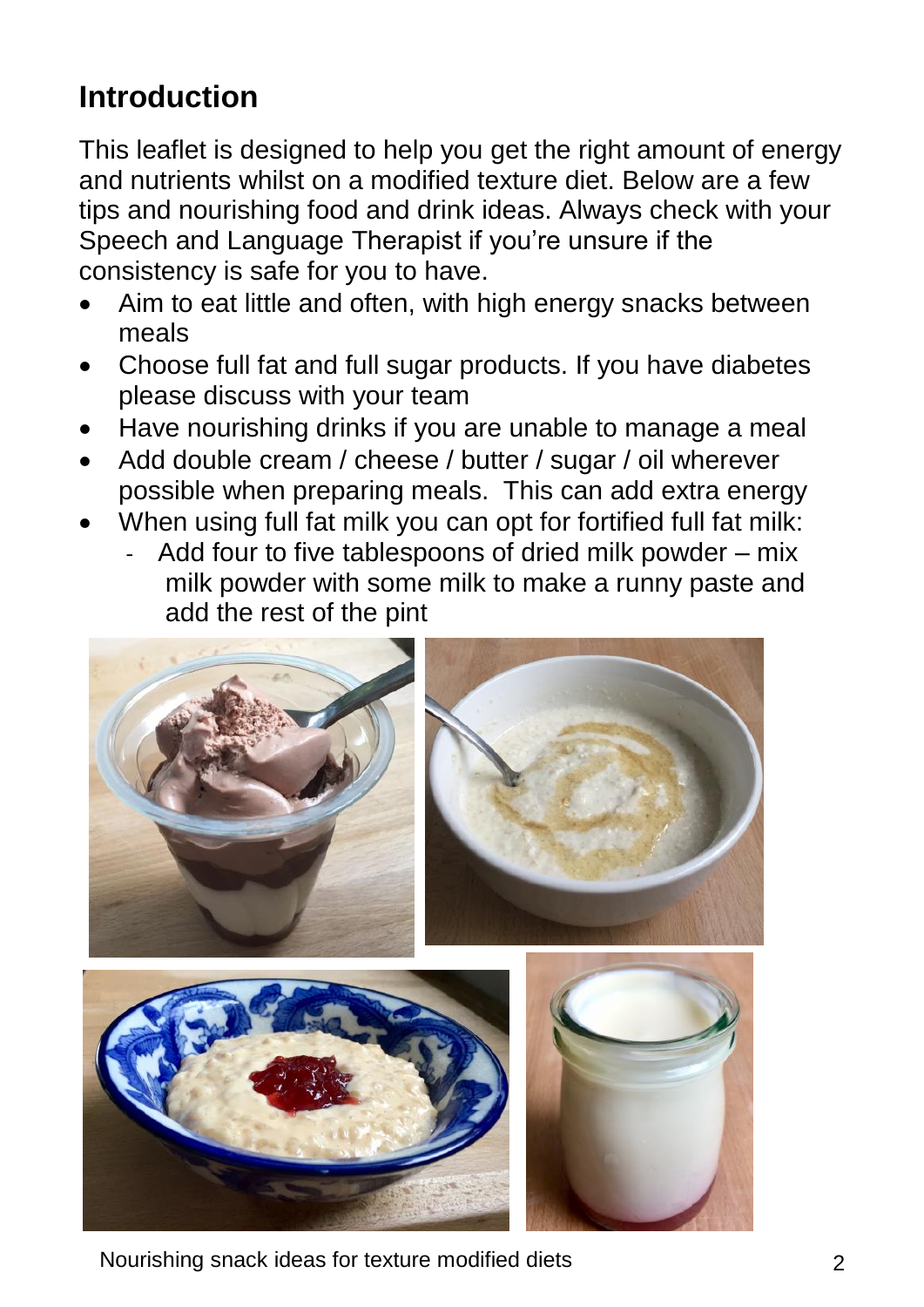| <b>Food item</b>                                                                                                         | 6 Soft & Bite-Sized                           | 5 Minced & Moist | 4 Pureed         | For extra energy<br>if you're losing<br>weight:                                                              |
|--------------------------------------------------------------------------------------------------------------------------|-----------------------------------------------|------------------|------------------|--------------------------------------------------------------------------------------------------------------|
| Creamy yoghurt /<br><b>Fromage frais</b>                                                                                 | May have soft lumps<br>(no bigger than 1.5cm) | Smooth, no lumps | Smooth, no lumps | Choose full fat options                                                                                      |
| <b>Mousse</b>                                                                                                            | ✓                                             | $\checkmark$     | $\checkmark$     | Choose full sugar<br>options                                                                                 |
| <b>Fruit fool (Smooth)</b>                                                                                               | May have soft lumps<br>(no bigger than 1.5cm) | Smooth, no lumps | Smooth, no lumps |                                                                                                              |
| <b>Custard</b>                                                                                                           | $\checkmark$                                  | $\checkmark$     | $\checkmark$     | Stir in dried milk powder<br>or double cream. If<br>using instant custard,<br>make up using full fat<br>milk |
| Crème caramel – no<br>loose fluid                                                                                        | ✓                                             | $\checkmark$     | ✓                |                                                                                                              |
| Ice cream - Smooth, no<br>lumps<br><b>DO NOT HAVE</b><br><b>IF ON</b><br><b>STOP</b><br><b>THICKENED</b><br><b>FLUID</b> | ✓                                             | $\checkmark$     | ✓                | Choose full fat options                                                                                      |
| <b>Trifle</b><br><b>DO NOT HAVE</b><br><b>JELLY IF ON</b><br><b>STOP</b><br><b>THICKENED</b><br><b>FLUID</b>             | May have soft lumps<br>(no bigger than 1.5cm) | Smooth, no lumps | X                |                                                                                                              |
| <b>Tiramisu</b>                                                                                                          | May have soft lumps<br>(no bigger than 1.5cm) | Smooth, no lumps | X                |                                                                                                              |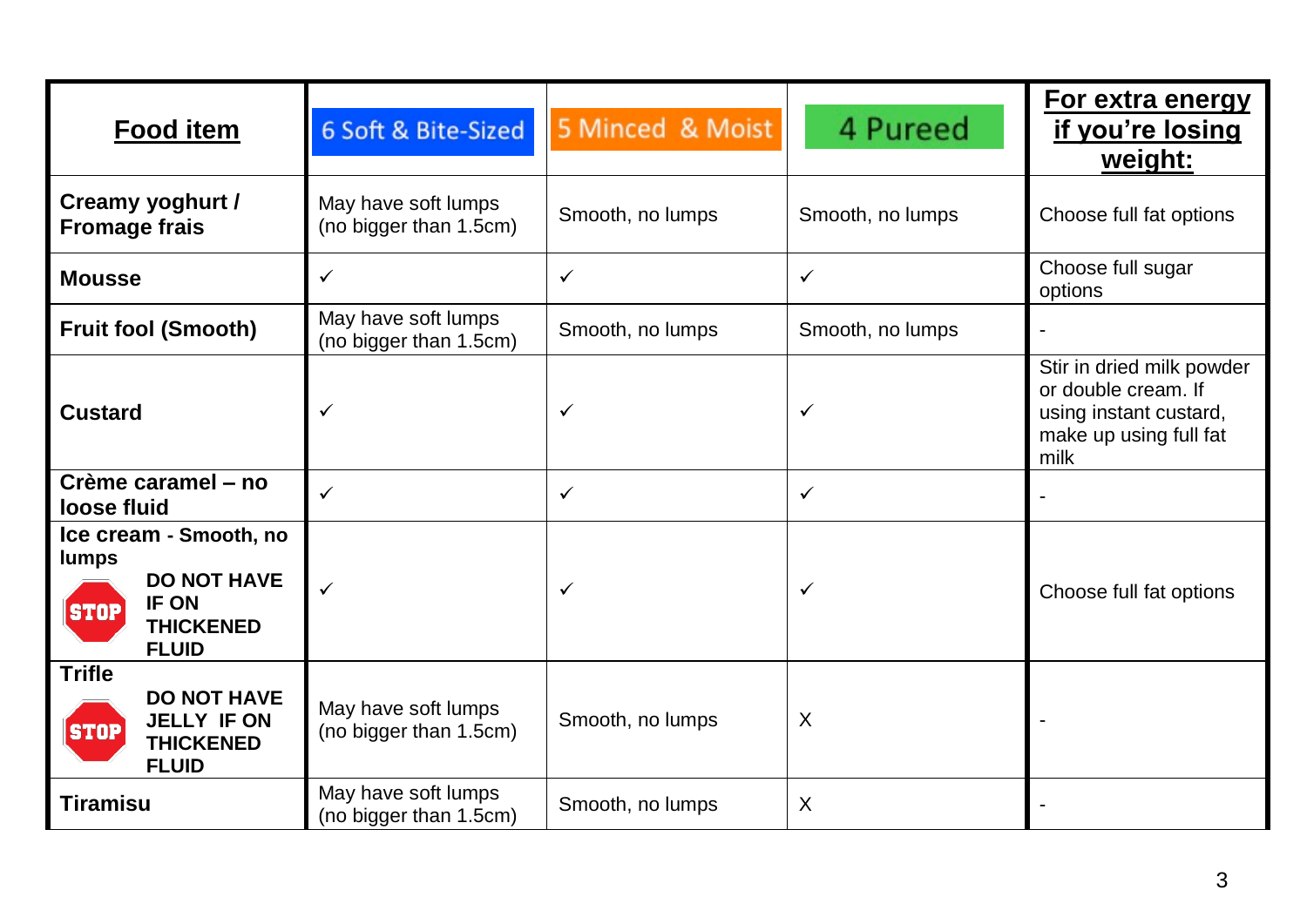| <b>Food item</b>                                                                        | 6 Soft & Bite-Sized                                                                                                                                                  | 5 Minced & Moist                                                                                    | 4 Pureed                                  | For extra energy<br>if you're losing<br>weight:                                                              |
|-----------------------------------------------------------------------------------------|----------------------------------------------------------------------------------------------------------------------------------------------------------------------|-----------------------------------------------------------------------------------------------------|-------------------------------------------|--------------------------------------------------------------------------------------------------------------|
| <b>Rice pudding</b>                                                                     | May have soft lumps<br>(no bigger than 1.5cm)                                                                                                                        | May have soft lumps<br>(lumps must be small<br>enough to fit through<br>prongs of a fork)           | X                                         | Add smooth jam or dried<br>milk powder or cream                                                              |
| Whipped desserts e.g.<br>angel delight / Instant<br>whip                                | $\checkmark$                                                                                                                                                         | ✓                                                                                                   | ✓                                         | Choose full sugar<br>options and make with<br>full cream milk                                                |
| Cheesecake (no<br>biscuit base)                                                         | $\checkmark$                                                                                                                                                         | ✓                                                                                                   | Blended with cream and<br>/ or smooth jam |                                                                                                              |
| Panacotta / baked egg<br>custard                                                        | $\checkmark$                                                                                                                                                         | ✓                                                                                                   | ✓                                         |                                                                                                              |
| Cake / sponge<br>pudding - soft and<br>moist throughout                                 | Presented in bite-size<br>pieces (no bigger than<br>1.5cm x 1.5cm). Should<br>be soft enough to be<br>mashed or broken down<br>with pressure from a<br>fork or spoon | Serve mashed and with<br>custard (lumps must be<br>small enough to fit<br>through prongs of a fork) | X                                         | May be served with<br>whipped cream / smooth<br>jam / thick custard.                                         |
| Porridge / or hot oat<br>cereal e.g. Ready Brek<br>- make sure milk is<br>mixed in well | May have soft lumps<br>(no bigger than 1.5cm)                                                                                                                        | Smooth, no lumps                                                                                    | Smooth, no lumps                          | Make with full fat milk.<br>STIR IN WELL: sugar,<br>honey, smooth jam/<br>golden syrup / chocolate<br>spread |
| <b>Wheat biscuits fully</b><br>softened with milk<br>which has been fully<br>absorbed   | $\checkmark$                                                                                                                                                         | ✓                                                                                                   | ✓                                         | Make with full fat milk.<br>STIR IN WELL: sugar /<br>chocolate spread                                        |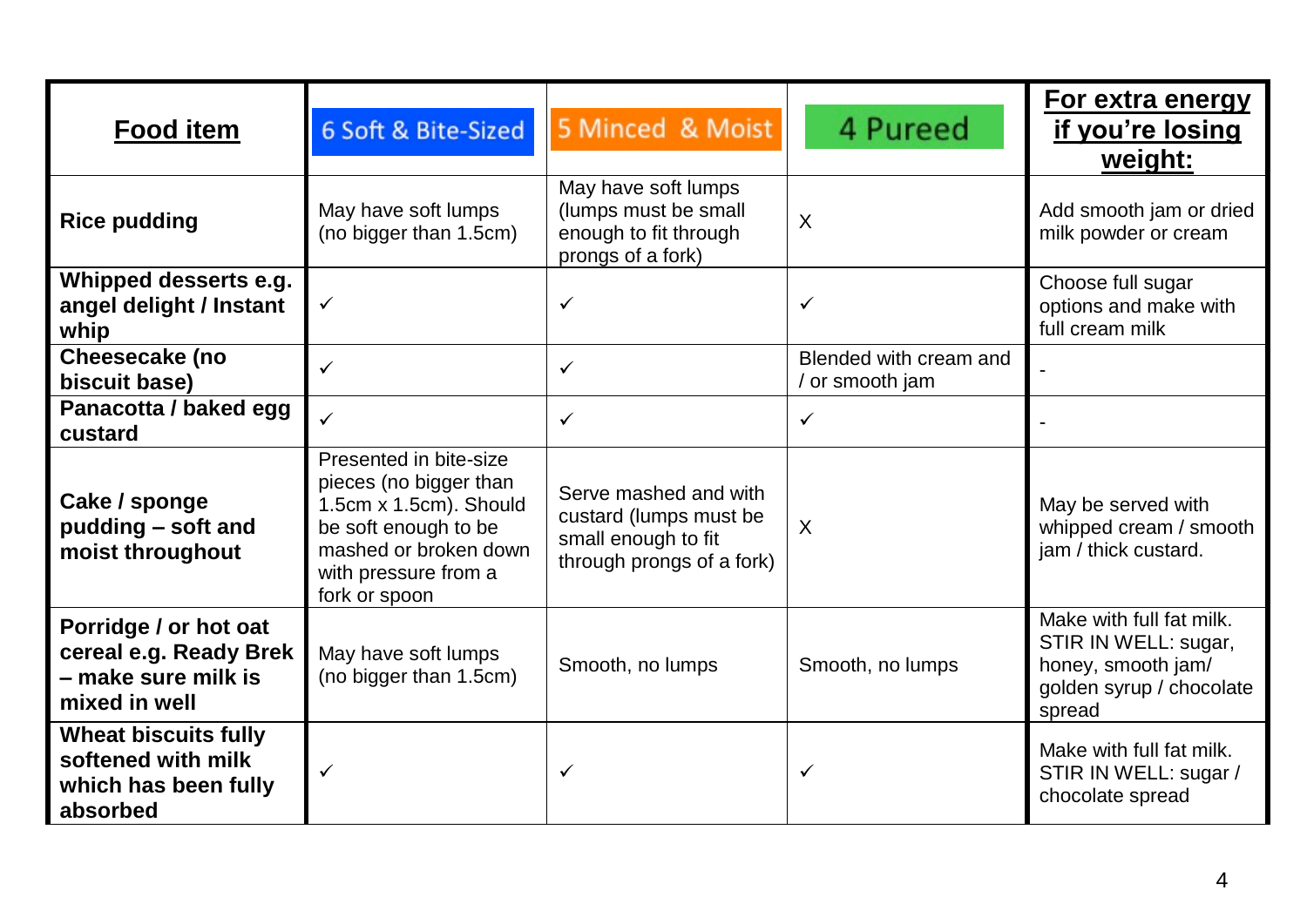| <b>Food item</b>                                                                  | 6 Soft & Bite-Sized                                                                                                                     | 5 Minced & Moist                                                                                                       | 4 Pureed                                             | For extra energy<br>if you're losing<br>weight:                                  |
|-----------------------------------------------------------------------------------|-----------------------------------------------------------------------------------------------------------------------------------------|------------------------------------------------------------------------------------------------------------------------|------------------------------------------------------|----------------------------------------------------------------------------------|
| Very soft cheese e.g.<br>cottage cheese,<br>cream cheese. Avoid<br>sticky cheeses | May have soft lumps<br>(no bigger than 1.5cm)                                                                                           | Smooth, no lumps                                                                                                       | Smooth, no lumps                                     | Choose full fat varieties                                                        |
| <b>Smooth Hummus</b>                                                              | $\checkmark$                                                                                                                            | ✓                                                                                                                      | ✓                                                    | Choose full fat varieties                                                        |
| Smooth pâté                                                                       | ✓                                                                                                                                       | ✓                                                                                                                      | ✓                                                    |                                                                                  |
| Mashed, ripe<br>avocado. ENSURE IT<br><b>IS NOT STRINGY</b>                       | May have soft lumps<br>(no bigger than 1.5cm)                                                                                           | Smooth, no lumps                                                                                                       | Smooth, no lumps                                     |                                                                                  |
| Thick and creamy<br>homemade soup                                                 | May have soft lumps<br>(no bigger than 1.5cm)                                                                                           | Smooth, no lumps                                                                                                       | Blend and strain                                     | Add cheese, cream,<br>whole milk / milk powder<br>/ butter                       |
| <b>Scrambled Egg</b>                                                              | May have soft lumps<br>(no bigger than 1.5cm)                                                                                           | Blend with plenty of milk<br>to a smooth consistency                                                                   | Blend with plenty of milk<br>to a smooth consistency | Make with full fat milk /<br>cream                                               |
| Fruit - remove skins/<br>pips/ seeds and core                                     | Soft and chopped<br>pieces no bigger than<br>1.5cm x 1.5cm, Drain<br>any excess liquid. Do<br>not use the fibrous parts<br>of the fruit | Serve finely mashed or<br>use a blender to finely<br>chop it into 4mm lump<br>size pieces (drain any<br>excess liquid) | Stew or mash e.g.<br>banana                          | Blend with whipped<br>cream to make a fruit<br>fool. Serve with thick<br>custard |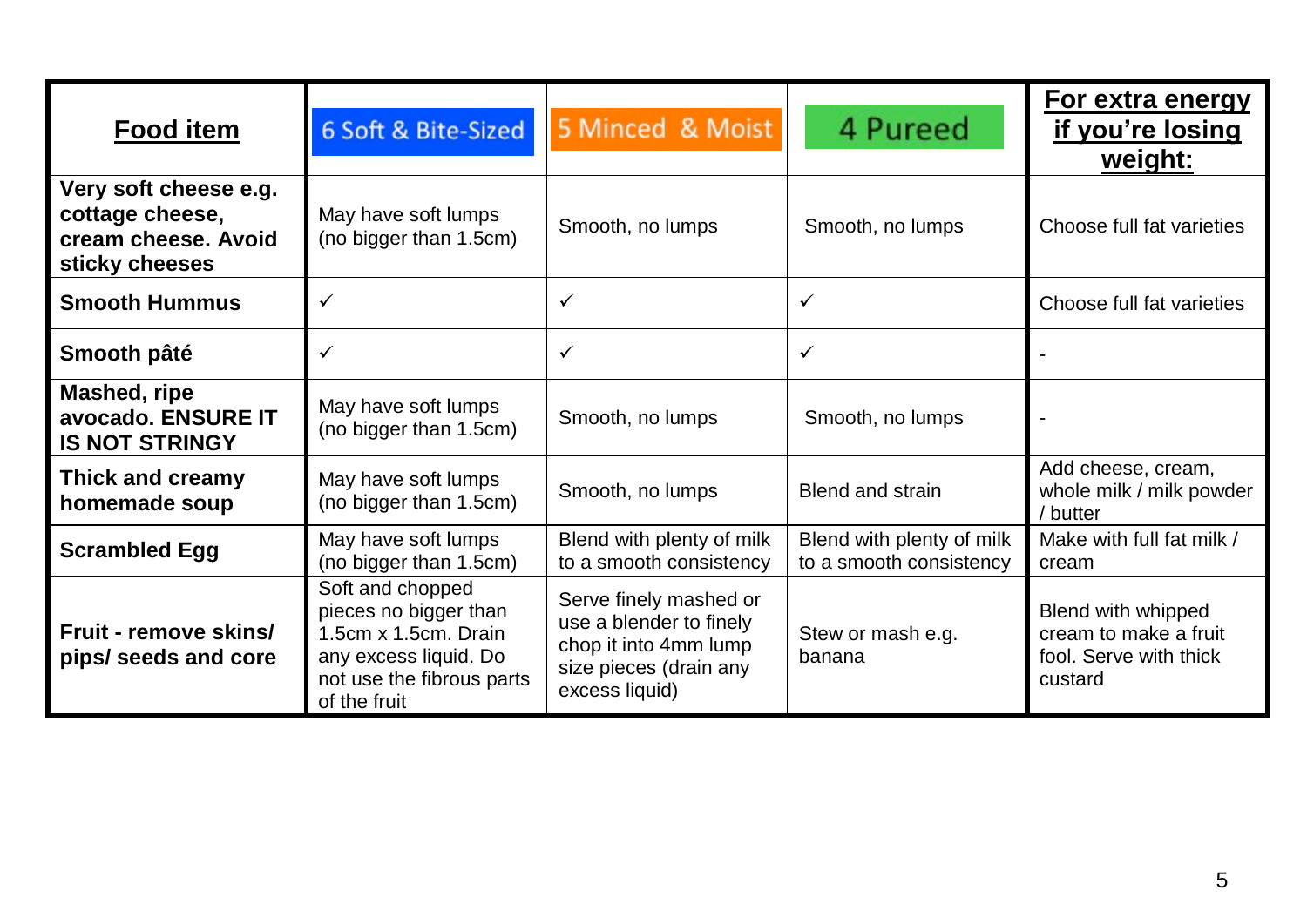| <b>DRINKS</b>                                                                                                                                                                                                                                                                  |              |              |   |                                                              |
|--------------------------------------------------------------------------------------------------------------------------------------------------------------------------------------------------------------------------------------------------------------------------------|--------------|--------------|---|--------------------------------------------------------------|
| <b>Milk</b><br><b>THICKEN AS</b><br><b>INDICATED BY</b><br><b>STOP</b><br><b>SPEECH &amp;</b><br><b>LANGUAGE</b><br><b>THERAPY</b>                                                                                                                                             | $\checkmark$ | $\checkmark$ | ✓ | Use full fat milk. See<br>fortified milk recipe on<br>page 1 |
| Hot chocolate / malted<br>milk drinks<br><b>THICKEN AS</b><br><b>INDICATED BY</b><br><b>STOP</b><br><b>SPEECH &amp;</b><br><b>LANGUAGE</b><br><b>THERAPY</b>                                                                                                                   | ✓            | $\checkmark$ | ✓ | Make with full fat milk<br>and add sugar                     |
| Thick smoothie -<br>remove skins/ pips/<br>seeds and core from<br>fruit before blending<br>IF ON<br><b>THICKENED</b><br><b>STOP</b><br><b>FLUID, ONLY</b><br>TO BE GIVEN IF<br><b>CONSISTENCY</b><br><b>IS CHECKED BY</b><br>A SPEECH &<br><b>LANGUAGE</b><br><b>THERAPIST</b> | ✓            | $\checkmark$ | ✓ | Make with full fat milk /<br>full fat yoghurt. Add<br>honey  |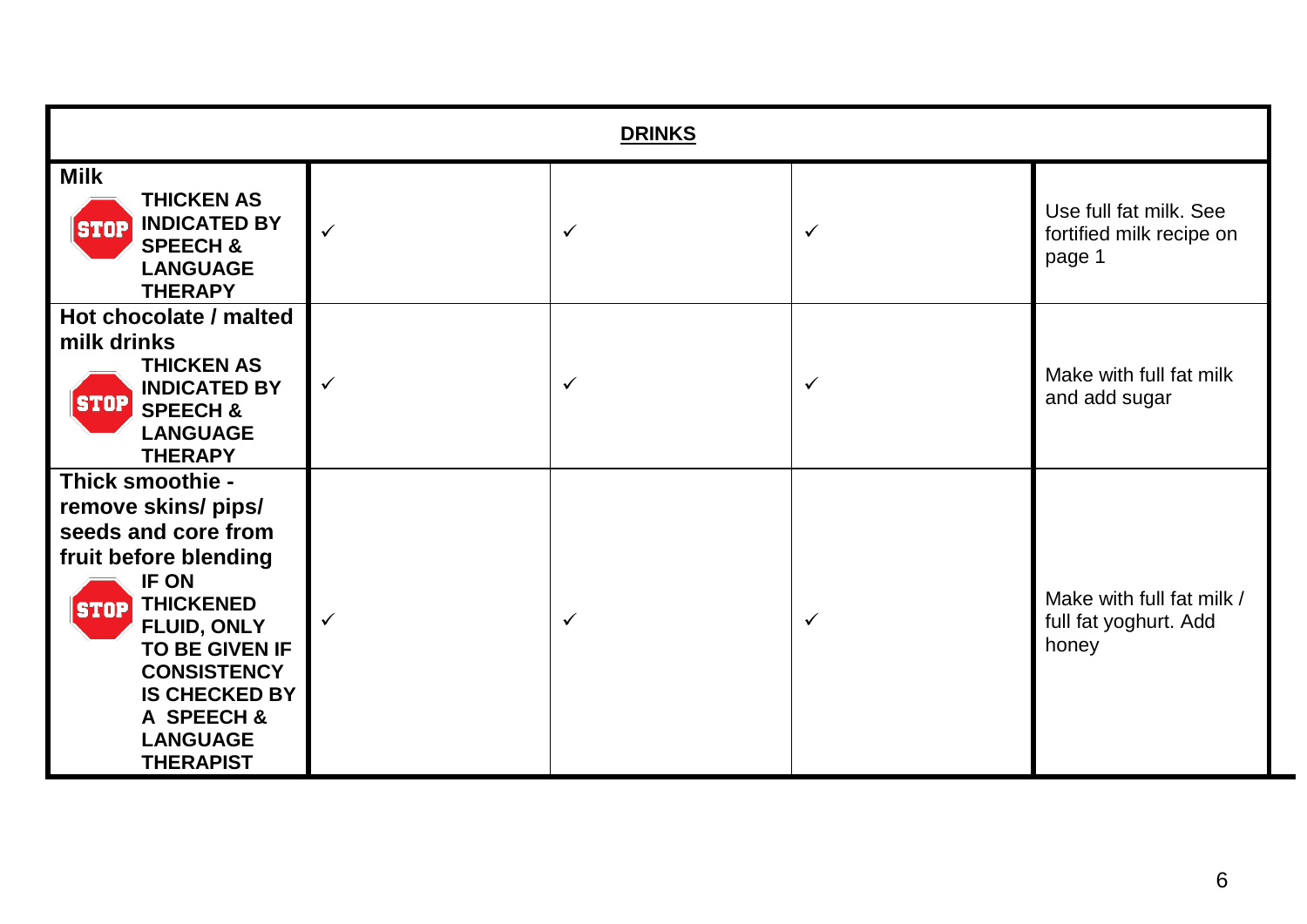### You are currently recommended to have a

Level………….diet